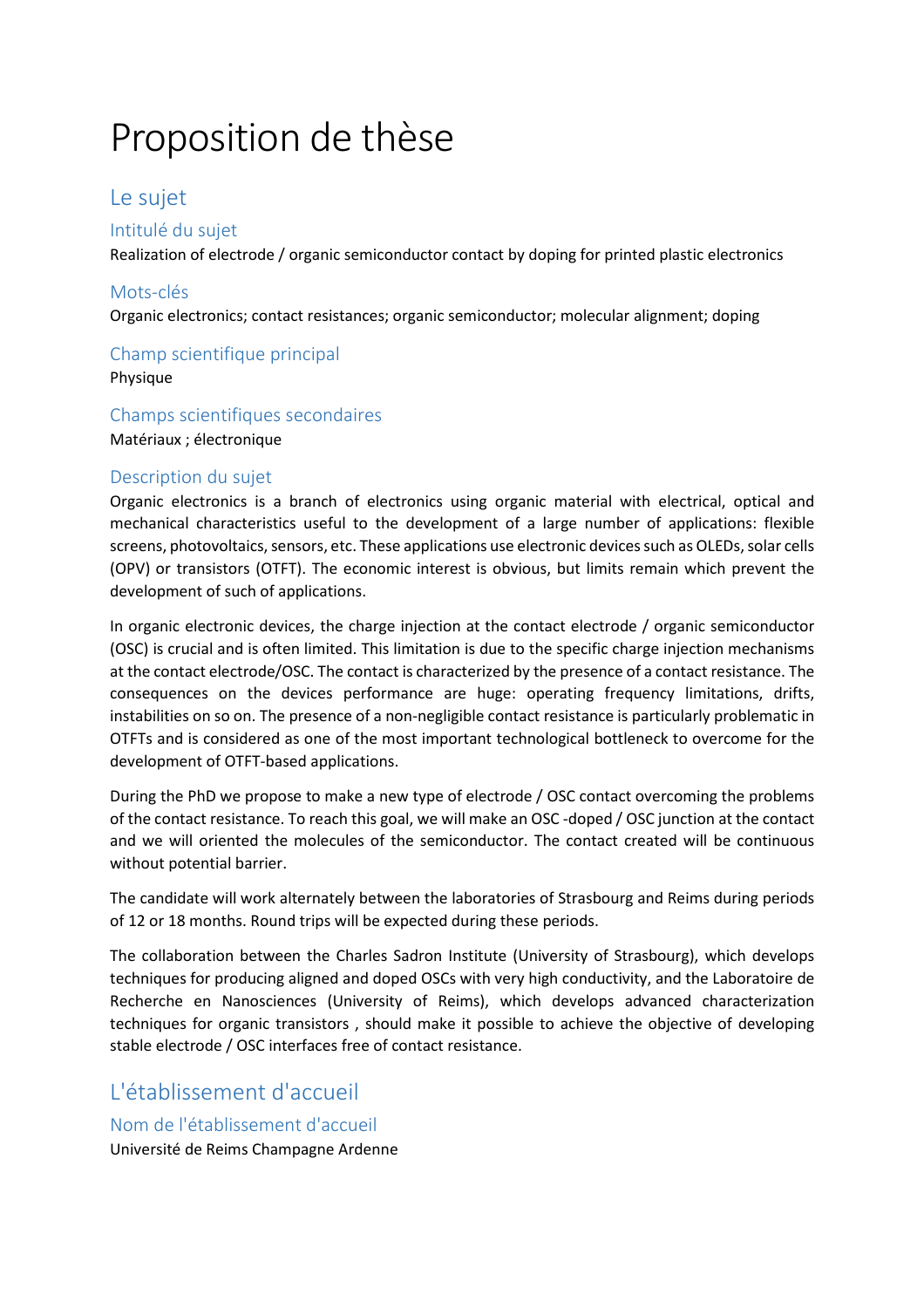#### Présentation de l'établissement et du laboratoire d'accueil

The PhD will take place in the Laboratoire de Recherche en Nanosciences of the University of Reims Champagne Ardenne and in the Institut Charles Sadron of the University of Strasbourg.

#### Laboratoire de Recherche en Nanosciences of the University of Reims

Research activities in the Laboratoire de Recherche en Nanosciences (LRN) are focusing on nanotechnologies and biotechnologies, and are following 3 main axes:

- nano-materials and applications (mainly organic electronics and nanowire growth)
- nano-characterizations, development of new methodologies (based on numerous AFMs, KPFM…)
- nano-bio-technologies (mainly based on QDs and their applications)

LRN is involved in a number of collaborative French and European research projects.

The group involved in the present project is focusing on organic electronics, and in particular in organic transistors characterization and modelling.

#### Institut Charles Sadron

Located in Cronenbourg, the Institut Charles Sadron (ICS) is a "Unity propre" (UPR 22) of the CNRS, associated with the Institute of Chemistry (INC) of the CNRS, in close interaction with the Institute of Physics (INP) and the Institute of Sciences of engineering and systems (INSIS). It is also associated with the University of Strasbourg and INSA Strasbourg, with strong links to the Physics and Engineering UFR, the ECPM and the Faculty of Chemistry. The ICS is a key player in the Carnot Mica Institute and in the Federation of the Materials and Nanosciences Research of the Grand Est, and is involved in numerous national and international networks.

The research activity of the SYCOMMOR group is focused on the processing-structure-property nexus of functional (macro)molecular systems used for instance in plastic electronics. The fundamental questions tackled in the group concern the understanding of morphogenesis and structure-formation mechanisms in functional macro(molecular) systems and their impact on material's properties (electronic, opto-electronic, rheological, thermoelectric). Structural control is achieved by chemical engineering based on self-assembly and physico-chemical methods such as physical gelation, aerogel fabrication by supercritical CO2 extraction, epitaxy and high-T rubbing. Materials of interest include functional organogelators, semi-conducting polymers, pi-conjugated self-assembled systems as well as their associations in so-called "hybrid" materials.

Our research activity is based on the group's expertise in chemical engineering, morphological/structural analysis by TEM, neutron scattering and material's property testing (UV-vis and FTIR spectroscopy, charge transport and thermoelectric properties, (piezo)rheology).

## Candidat

#### Profil du candidat

Degree allowing enrolment for a PhD (such as Master 2 de Recherche or equivalent) in physics, materials science, Nanoscience or closely related science.

The candidate should be attracted by experiments.

During the thesis, the candidate will be involve in the fabrication of the polymer-based devices and the exploitation of the experimental setups to characterize the structural properties and the electrical properties of the polymer films.